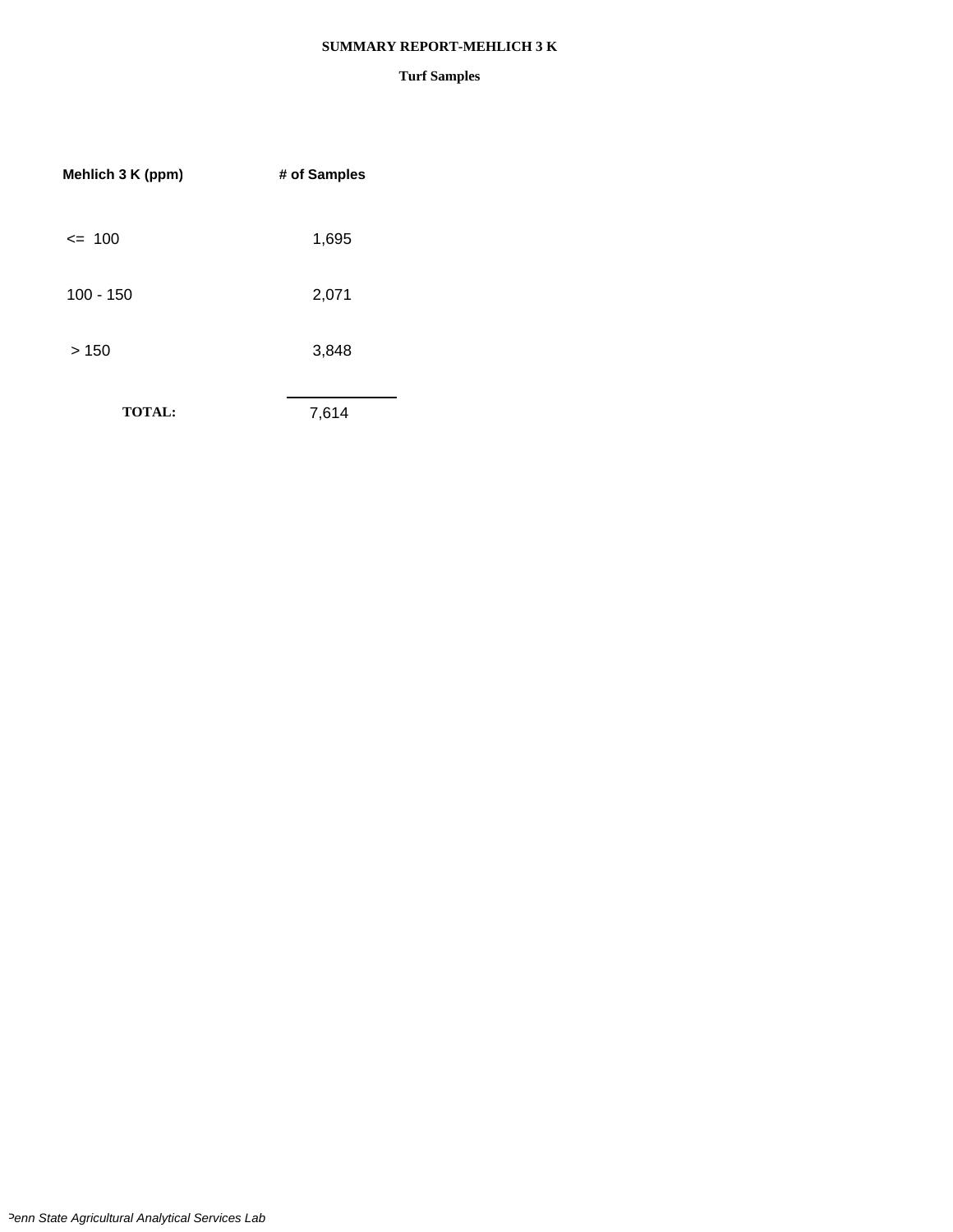| County           | <b>Total Samples</b> | Mehlich 3 K<br>(ppm)          | # of Samples   |
|------------------|----------------------|-------------------------------|----------------|
| <b>ADAMS</b>     | 76                   |                               |                |
|                  |                      | $1 \le 100$                   | 15             |
|                  |                      | 100 - 150<br>$\overline{2}$   | 25             |
|                  |                      | 3<br>>150                     | 36             |
| <b>ALLEGHENY</b> | 470                  |                               |                |
|                  |                      | $1 \le 100$                   | 117            |
|                  |                      | 2 100 - 150                   | 176            |
|                  |                      | 3<br>>150                     | 177            |
| <b>ARMSTRONG</b> | 68                   |                               |                |
|                  |                      | $1 \le 100$                   | 41             |
|                  |                      | 100 - 150<br>$\overline{2}$   | 10             |
|                  |                      | 3<br>>150                     | 17             |
| <b>BEAVER</b>    | 35                   |                               |                |
|                  |                      | $1 \le 100$                   | 10             |
|                  |                      | 2 100 - 150                   | 11             |
|                  |                      | 3<br>>150                     | 14             |
| <b>BEDFORD</b>   | 14                   |                               |                |
|                  |                      | 2 100 - 150                   | 4              |
|                  |                      | 3<br>>150                     | 10             |
| <b>BERKS</b>     | 249                  |                               |                |
|                  |                      | $1 \le 100$                   | 35             |
|                  |                      | $100 - 150$<br>$\overline{2}$ | 77             |
|                  |                      | 3<br>>150                     | 137            |
| <b>BLAIR</b>     | 73                   |                               |                |
|                  |                      | $1 \le 100$                   | 10             |
|                  |                      | 2 100 - 150                   | 17             |
|                  |                      | 3 > 150                       | 46             |
| <b>BRADFORD</b>  | 13                   |                               |                |
|                  |                      | $1 \le 100$                   | $\overline{c}$ |
|                  |                      | 2 100 - 150                   | 5              |
|                  |                      | 3 > 150                       | 6              |
| <b>BUCKS</b>     | 277                  |                               |                |
|                  |                      | $1 \le 100$                   | 107            |
|                  |                      | 2 100 - 150                   | 69             |
|                  |                      | 3 > 150                       | 101            |
| <b>BUTLER</b>    | 103                  |                               |                |
|                  |                      | $1 \le 100$                   | 29             |
|                  |                      | 2 100 - 150                   | 36             |
|                  |                      | 3 > 150                       | 38             |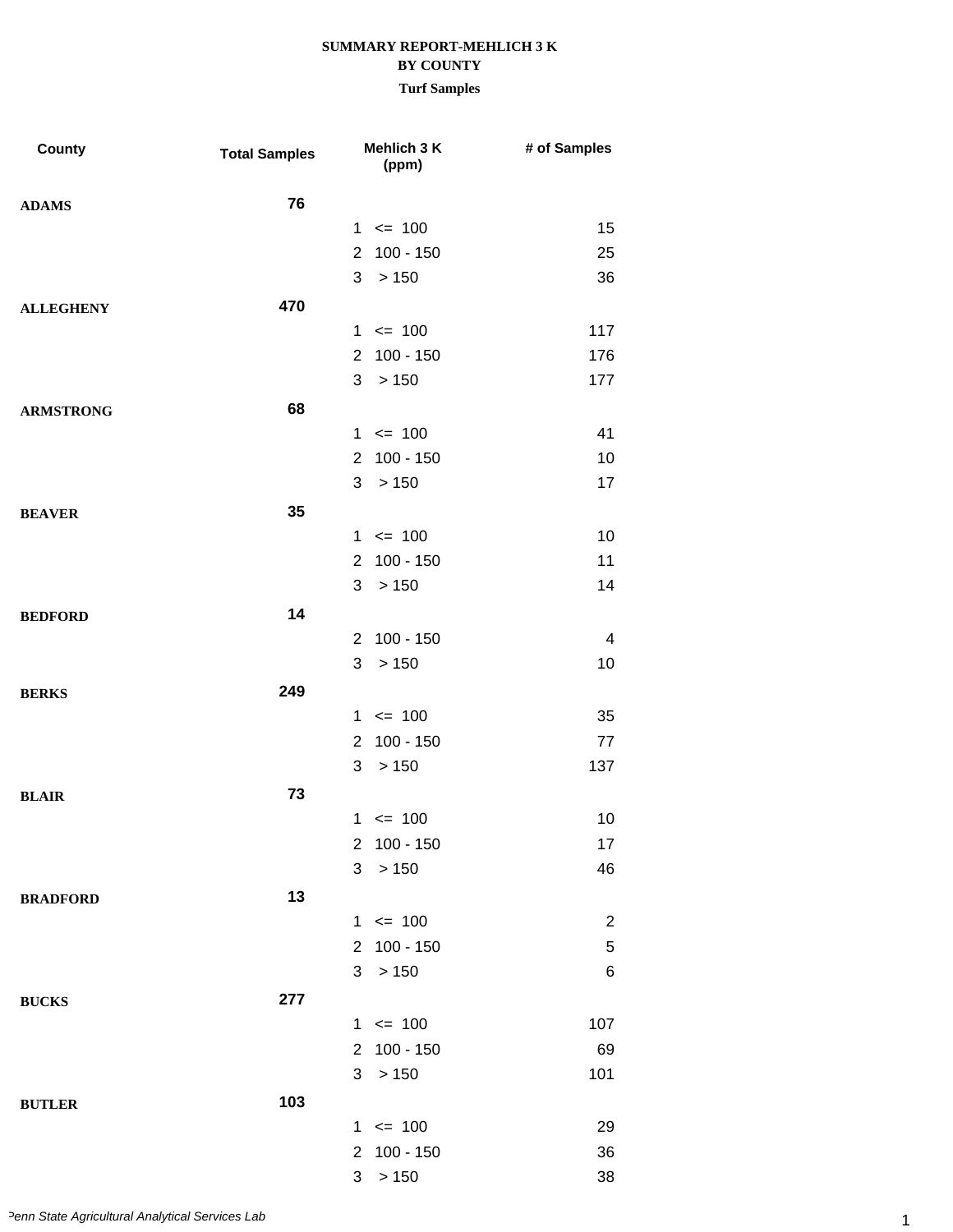| County            | <b>Total Samples</b>    | Mehlich 3 K<br>(ppm)          | # of Samples             |
|-------------------|-------------------------|-------------------------------|--------------------------|
| <b>CAMBRIA</b>    | 33                      |                               |                          |
|                   |                         | $1 \le 100$                   | 12                       |
|                   |                         | $100 - 150$<br>$\overline{2}$ | 5                        |
|                   |                         | >150<br>3                     | 16                       |
| <b>CAMERON</b>    | $\overline{\mathbf{2}}$ |                               |                          |
|                   |                         | $1 \le 100$                   | $\mathbf 1$              |
|                   |                         | 3 > 150                       | 1                        |
| <b>CARBON</b>     | 19                      |                               |                          |
|                   |                         | $1 \le 100$                   | 12                       |
|                   |                         | 2 100 - 150                   | 4                        |
|                   |                         | 3<br>>150                     | 3                        |
| <b>CENTRE</b>     | 426                     |                               |                          |
|                   |                         | $1 \le 100$                   | 231                      |
|                   |                         | $100 - 150$<br>$2^{\circ}$    | 64                       |
|                   |                         | 3<br>> 150                    | 131                      |
| <b>CHESTER</b>    | 278                     |                               |                          |
|                   |                         | $1 \le 100$                   | 49                       |
|                   |                         | 2 100 - 150                   | 59                       |
|                   |                         | 3<br>>150                     | 170                      |
| <b>CLARION</b>    | 15                      |                               |                          |
|                   |                         | $1 \le 100$                   | 3                        |
|                   |                         | $100 - 150$<br>$\mathbf{2}$   | $\overline{\mathcal{A}}$ |
|                   |                         | 3<br>>150                     | 8                        |
| <b>CLEARFIELD</b> | 88                      |                               |                          |
|                   |                         | $1 \le 100$                   | 21                       |
|                   |                         | 2 100 - 150                   | 27                       |
|                   |                         | 3<br>>150                     | 40                       |
| <b>CLINTON</b>    | 18                      |                               |                          |
|                   |                         | $1 \le 100$                   | 6                        |
|                   |                         | 2 100 - 150                   | 3                        |
|                   |                         | 3 <sup>1</sup><br>>150        | 9                        |
| <b>COLUMBIA</b>   | 21                      |                               |                          |
|                   |                         | $1 \le 100$                   | 6                        |
|                   |                         | 2 100 - 150                   | 6                        |
|                   |                         | 3 > 150                       | 9                        |
| <b>CRAWFORD</b>   | 10                      |                               |                          |
|                   |                         | $1 \le 100$                   | 5                        |
|                   |                         | 2 100 - 150                   | 4                        |
|                   |                         | 3 > 150                       | $\mathbf 1$              |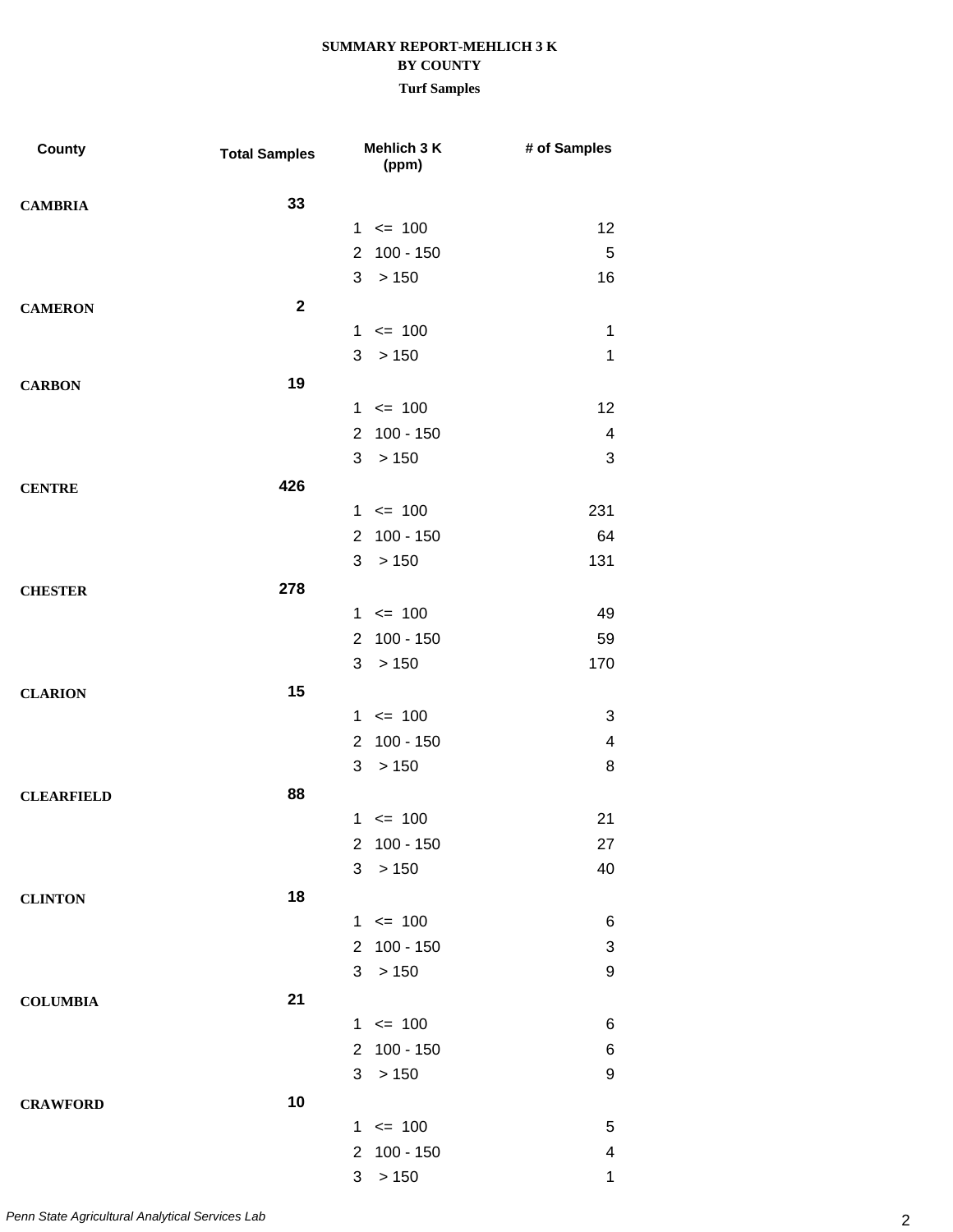| County            | <b>Total Samples</b> |                | Mehlich 3 K<br>(ppm) | # of Samples   |
|-------------------|----------------------|----------------|----------------------|----------------|
| <b>CUMBERLAND</b> | 207                  |                |                      |                |
|                   |                      |                | $1 \le 100$          | 20             |
|                   |                      | $\overline{2}$ | $100 - 150$          | 44             |
|                   |                      | 3              | >150                 | 143            |
| <b>DAUPHIN</b>    | 205                  |                |                      |                |
|                   |                      |                | $1 \le 100$          | 25             |
|                   |                      | $\overline{2}$ | $100 - 150$          | 44             |
|                   |                      | 3              | >150                 | 136            |
| <b>DELAWARE</b>   | 607                  |                |                      |                |
|                   |                      |                | $1 \le 100$          | 82             |
|                   |                      | $\overline{2}$ | $100 - 150$          | 99             |
|                   |                      | 3              | >150                 | 426            |
| <b>DELWARE</b>    | $\mathbf 1$          |                |                      |                |
|                   |                      | 3              | >150                 | 1              |
| <b>ELK</b>        | 20                   |                |                      |                |
|                   |                      |                | $1 \le 100$          | 14             |
|                   |                      | $\overline{2}$ | $100 - 150$          | 5              |
|                   |                      | 3              | >150                 | $\mathbf{1}$   |
| <b>ERIE</b>       | 48                   |                |                      |                |
|                   |                      |                | $1 \le 100$          | 21             |
|                   |                      | $\overline{2}$ | $100 - 150$          | 18             |
|                   |                      | 3              | > 150                | 9              |
| <b>FAYETTE</b>    | 52                   |                |                      |                |
|                   |                      | $\mathbf{1}$   | $\leq$ 100           | 9              |
|                   |                      | $\overline{2}$ | $100 - 150$          | 20             |
|                   |                      |                | 3 > 150              | 23             |
| <b>FOREST</b>     | 1                    |                |                      |                |
|                   |                      |                | 2 100 - 150          | $\mathbf 1$    |
| <b>FRANKLIN</b>   | 226                  |                |                      |                |
|                   |                      |                | $1 \le 100$          | 20             |
|                   |                      |                | 2 100 - 150          | 42             |
|                   |                      |                | 3 > 150              | 164            |
| <b>FULTON</b>     | 6                    |                |                      |                |
|                   |                      |                | $1 \le 100$          | $\mathbf 1$    |
|                   |                      |                | 2 100 - 150          | 1              |
|                   |                      |                | 3 > 150              | 4              |
| <b>GREENE</b>     | 8                    |                |                      |                |
|                   |                      |                | $1 \le 100$          | $\overline{2}$ |
|                   |                      |                | 2 100 - 150          | $\overline{2}$ |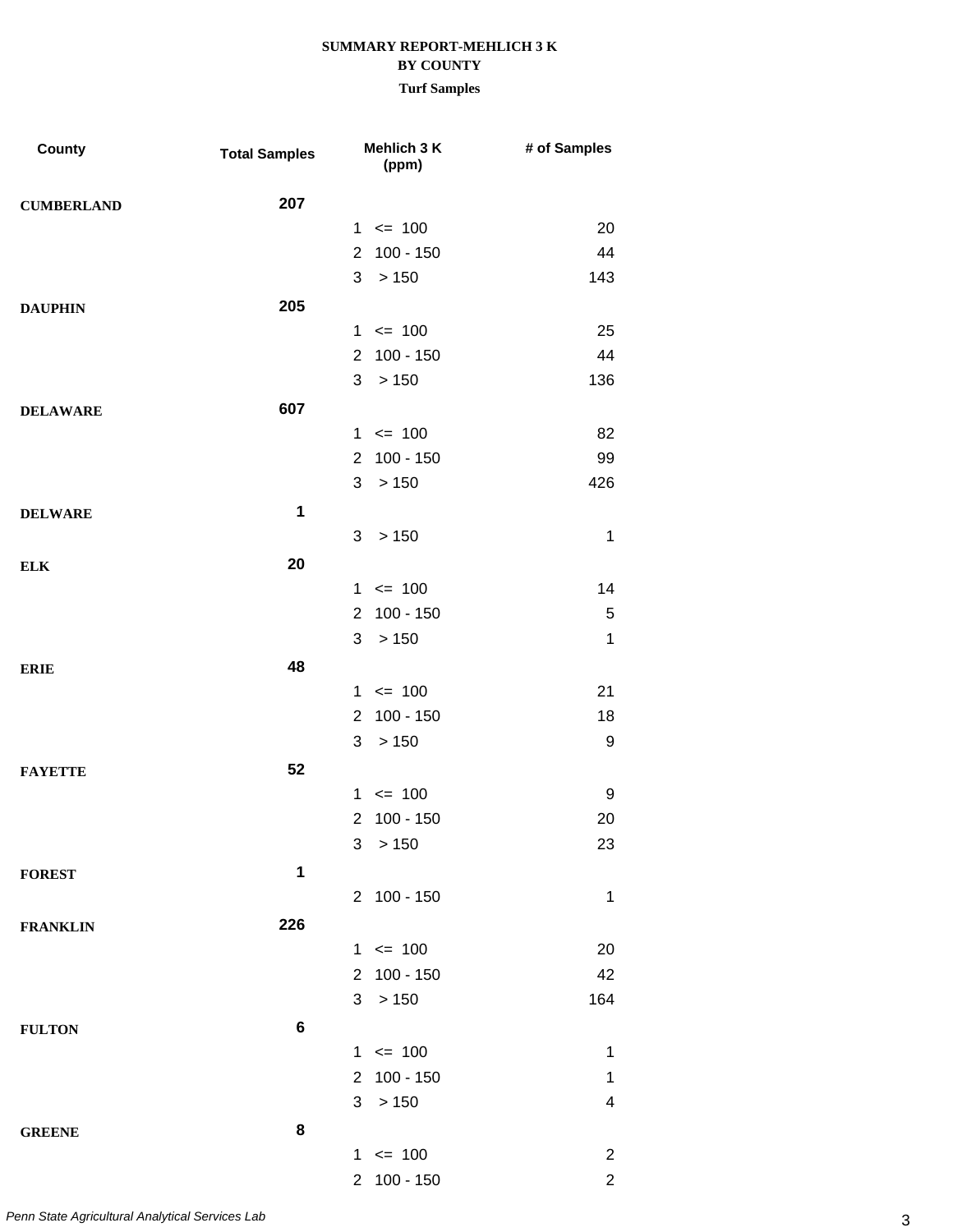| <b>County</b>     | <b>Total Samples</b> | Mehlich 3 K<br>(ppm)          | # of Samples            |
|-------------------|----------------------|-------------------------------|-------------------------|
|                   |                      | > 150<br>3                    | 4                       |
| <b>HUNTINGDON</b> | 27                   |                               |                         |
|                   |                      | $\leq$ 100<br>$\mathbf 1$     | 5                       |
|                   |                      | $100 - 150$<br>$\overline{2}$ | 9                       |
|                   |                      | 3<br>> 150                    | 13                      |
| <b>INDIANA</b>    | 40                   |                               |                         |
|                   |                      | $\leq$ 100<br>$\mathbf{1}$    | $\overline{7}$          |
|                   |                      | $100 - 150$<br>2              | 11                      |
|                   |                      | > 150<br>3                    | 22                      |
| <b>JEFFERSON</b>  | 14                   |                               |                         |
|                   |                      | $\leq$ 100<br>$\mathbf 1$     | 6                       |
|                   |                      | $100 - 150$<br>$\overline{2}$ | $\overline{\mathbf{4}}$ |
|                   |                      | 3<br>> 150                    | 4                       |
| <b>JUNIATA</b>    | 19                   |                               |                         |
|                   |                      | $\leq$ 100<br>1               | 1                       |
|                   |                      | $100 - 150$<br>2              | 4                       |
|                   |                      | > 150<br>3                    | 14                      |
| <b>LACKAWANNA</b> | 77                   |                               |                         |
|                   |                      | $\leq$ 100<br>$\mathbf 1$     | 40                      |
|                   |                      | $100 - 150$<br>$\overline{2}$ | 18                      |
|                   |                      | 3<br>> 150                    | 19                      |
| <b>LANCASTER</b>  | 909                  |                               |                         |
|                   |                      | $\leq$ 100<br>1               | 86                      |
|                   |                      | $100 - 150$<br>2              | 253                     |
|                   |                      | > 150<br>3                    | 570                     |
| <b>LAWRENCE</b>   | 12                   |                               |                         |
|                   |                      | $1 \le 100$                   | 6                       |
|                   |                      | $100 - 150$<br>$\overline{2}$ | 3                       |
|                   |                      | 3<br>> 150                    | 3                       |
| <b>LEBANON</b>    | 87                   |                               |                         |
|                   |                      | $1 \le 100$                   | 11                      |
|                   |                      | 100 - 150<br>$\overline{2}$   | 14                      |
|                   |                      | 3<br>>150                     | 62                      |
| <b>LEHIGH</b>     | 174                  |                               |                         |
|                   |                      | $1 \le 100$                   | 23                      |
|                   |                      | $100 - 150$<br>$\overline{2}$ | 45                      |
|                   |                      | > 150<br>3                    | 106                     |
| <b>LEHIGH</b>     | 1                    |                               |                         |
|                   |                      | $1 \le 100$                   | 1                       |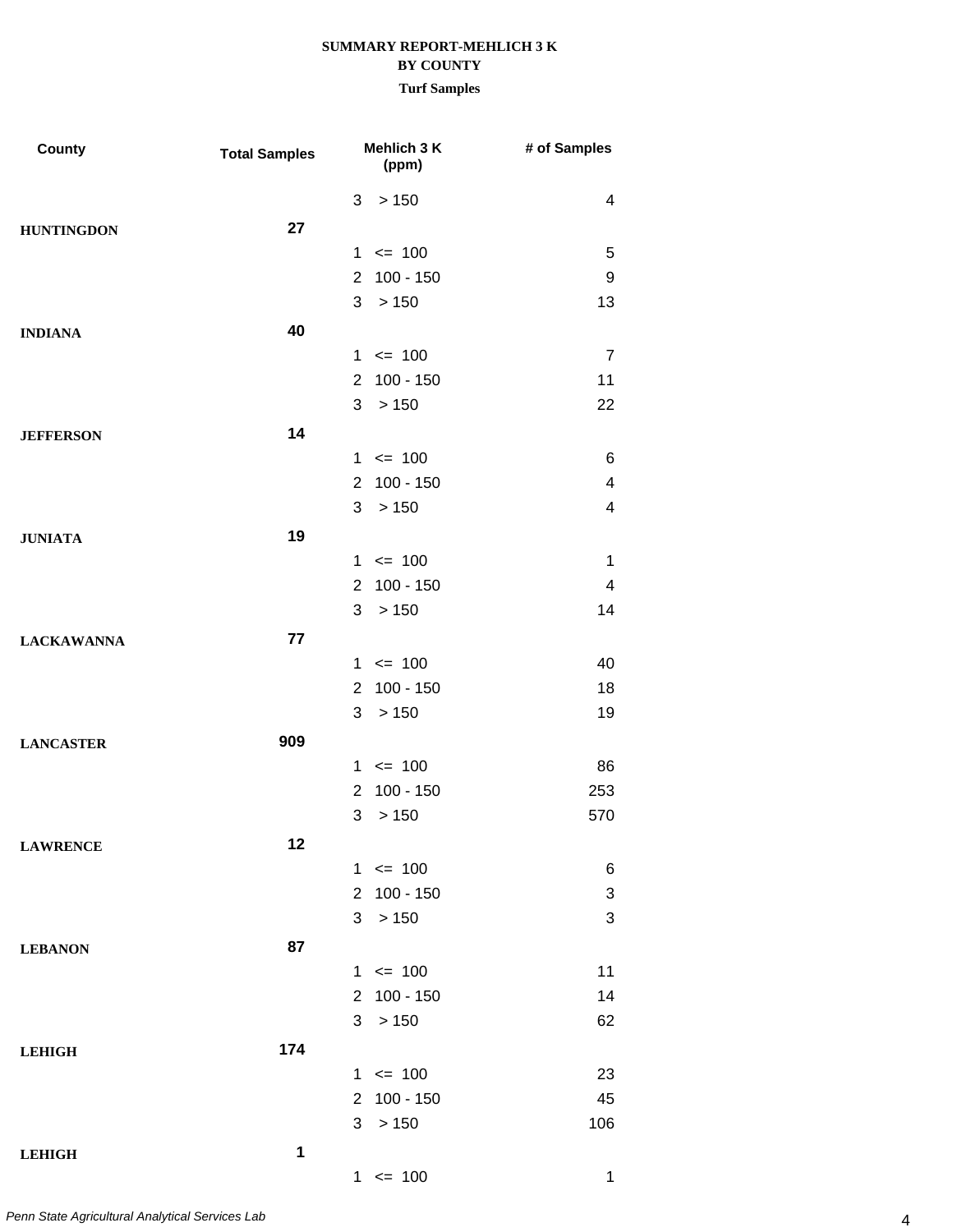| <b>County</b>         | <b>Total Samples</b> |                      | Mehlich 3 K<br>(ppm) | # of Samples            |
|-----------------------|----------------------|----------------------|----------------------|-------------------------|
| <b>LUZERNE</b>        | 128                  |                      |                      |                         |
|                       |                      |                      | $1 \le 100$          | 67                      |
|                       |                      | $\overline{2}$       | $100 - 150$          | 29                      |
|                       |                      | 3                    | >150                 | 32                      |
| <b>LYCOMING</b>       | 29                   |                      |                      |                         |
|                       |                      | $\mathbf{1}$         | $= 100$              | 8                       |
|                       |                      | $\mathbf{2}^{\circ}$ | 100 - 150            | 6                       |
|                       |                      | 3                    | >150                 | 15                      |
| <b>MCKEAN</b>         | 13                   |                      |                      |                         |
|                       |                      |                      | $1 \le 100$          | 5                       |
|                       |                      | $\overline{2}$       | $100 - 150$          | 6                       |
|                       |                      | 3                    | >150                 | $\overline{2}$          |
| <b>MERCER</b>         | 26                   |                      |                      |                         |
|                       |                      |                      | $1 \le 100$          | $\overline{7}$          |
|                       |                      | $\mathbf{2}^{\circ}$ | $100 - 150$          | 11                      |
|                       |                      | 3                    | >150                 | 8                       |
| <b>MIFFLIN</b>        | 11                   |                      |                      |                         |
|                       |                      | $\overline{2}$       | $100 - 150$          | 3                       |
|                       |                      | 3                    | >150                 | 8                       |
| <b>MONROE</b>         | 23                   |                      |                      |                         |
|                       |                      |                      | $1 \le 100$          | 15                      |
|                       |                      | $\overline{2}$       | $100 - 150$          | $\overline{\mathbf{4}}$ |
|                       |                      | 3                    | >150                 | $\overline{\mathbf{4}}$ |
| <b>MONTGOMERY</b>     | 1,152                |                      |                      |                         |
|                       |                      |                      | $1 \le 100$          | 269                     |
|                       |                      |                      | 2 100 - 150          | 382                     |
|                       |                      | 3                    | >150                 | 501                     |
| <b>MONTOUR</b>        | 10                   |                      |                      |                         |
|                       |                      |                      | $1 \le 100$          | $\overline{2}$          |
|                       |                      |                      | 2 100 - 150          | 4                       |
|                       |                      | 3 <sup>1</sup>       | >150                 | $\overline{\mathbf{4}}$ |
| <b>NORTHAMPTON</b>    | 164                  |                      |                      |                         |
|                       |                      |                      | $1 \le 100$          | 22                      |
|                       |                      |                      | 2 100 - 150          | 49                      |
|                       |                      |                      | 3 > 150              | 93                      |
| <b>NORTHUMBERLAND</b> | 22                   |                      |                      |                         |
|                       |                      |                      | $1 \le 100$          | 5                       |
|                       |                      |                      | 2 100 - 150          | 5                       |
|                       |                      | 3                    | >150                 | 12                      |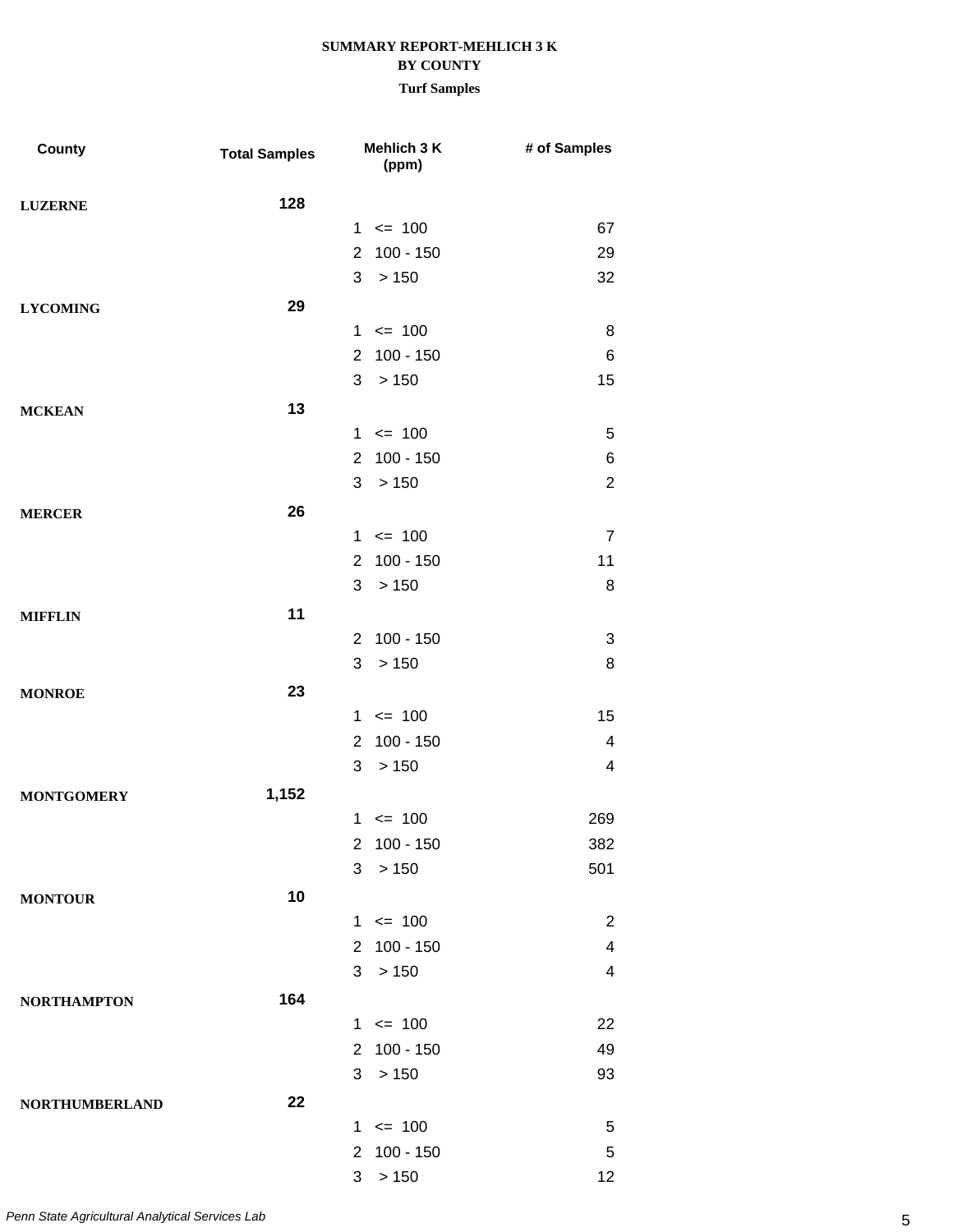**Turf Samples**

| <b>County</b>       | <b>Total Samples</b> | Mehlich 3 K<br>(ppm)          | # of Samples            |
|---------------------|----------------------|-------------------------------|-------------------------|
| <b>PERRY</b>        | 37                   |                               |                         |
|                     |                      | $1 \le 100$                   | 5                       |
|                     |                      | $100 - 150$<br>$\overline{2}$ | 9                       |
|                     |                      | 3<br>>150                     | 23                      |
| <b>PHILADELPHIA</b> | 47                   |                               |                         |
|                     |                      | $1 \le 100$                   | 8                       |
|                     |                      | 2 100 - 150                   | 15                      |
|                     |                      | 3<br>>150                     | 24                      |
| <b>PIKE</b>         | 5                    |                               |                         |
|                     |                      | $1 \le 100$                   | $\overline{2}$          |
|                     |                      | $100 - 150$<br>$\overline{2}$ | $\boldsymbol{2}$        |
|                     |                      | 3 > 150                       | $\mathbf{1}$            |
| <b>POTTER</b>       | 1                    |                               |                         |
|                     |                      | $1 \le 100$                   | $\mathbf 1$             |
| <b>SCHUYLKILL</b>   | 41                   |                               |                         |
|                     |                      | $1 \le 100$                   | 13                      |
|                     |                      | 2 100 - 150                   | 15                      |
|                     |                      | 3 > 150                       | 13                      |
| <b>SNYDER</b>       | 24                   |                               |                         |
|                     |                      | $1 \le 100$                   | 6                       |
|                     |                      | $100 - 150$<br>$\overline{2}$ | 5                       |
|                     |                      | 3 > 150                       | 13                      |
| <b>SOMERSET</b>     | 16                   |                               |                         |
|                     |                      | $1 \le 100$                   | $\overline{\mathbf{4}}$ |
|                     |                      | $100 - 150$<br>$\overline{2}$ | $\overline{7}$          |
|                     |                      | 3 > 150                       | 5                       |
| <b>SUSQUEHANNA</b>  | 32                   |                               |                         |
|                     |                      | $1 \le 100$                   | $\overline{7}$          |
|                     |                      | 2 100 - 150                   | 9                       |
|                     |                      | 3 > 150                       | 16                      |
| <b>TIOGA</b>        | 21                   |                               |                         |
|                     |                      | $1 \le 100$                   | 3                       |
|                     |                      | 2 100 - 150                   | 9                       |
|                     |                      | 3<br>> 150                    | 9                       |
| <b>UNION</b>        | 62                   |                               |                         |
|                     |                      | $1 \le 100$                   | 18                      |
|                     |                      | 100 - 150<br>$\overline{2}$   | 20                      |
|                     |                      | >150<br>3                     | 24                      |

**VENANGO 9**